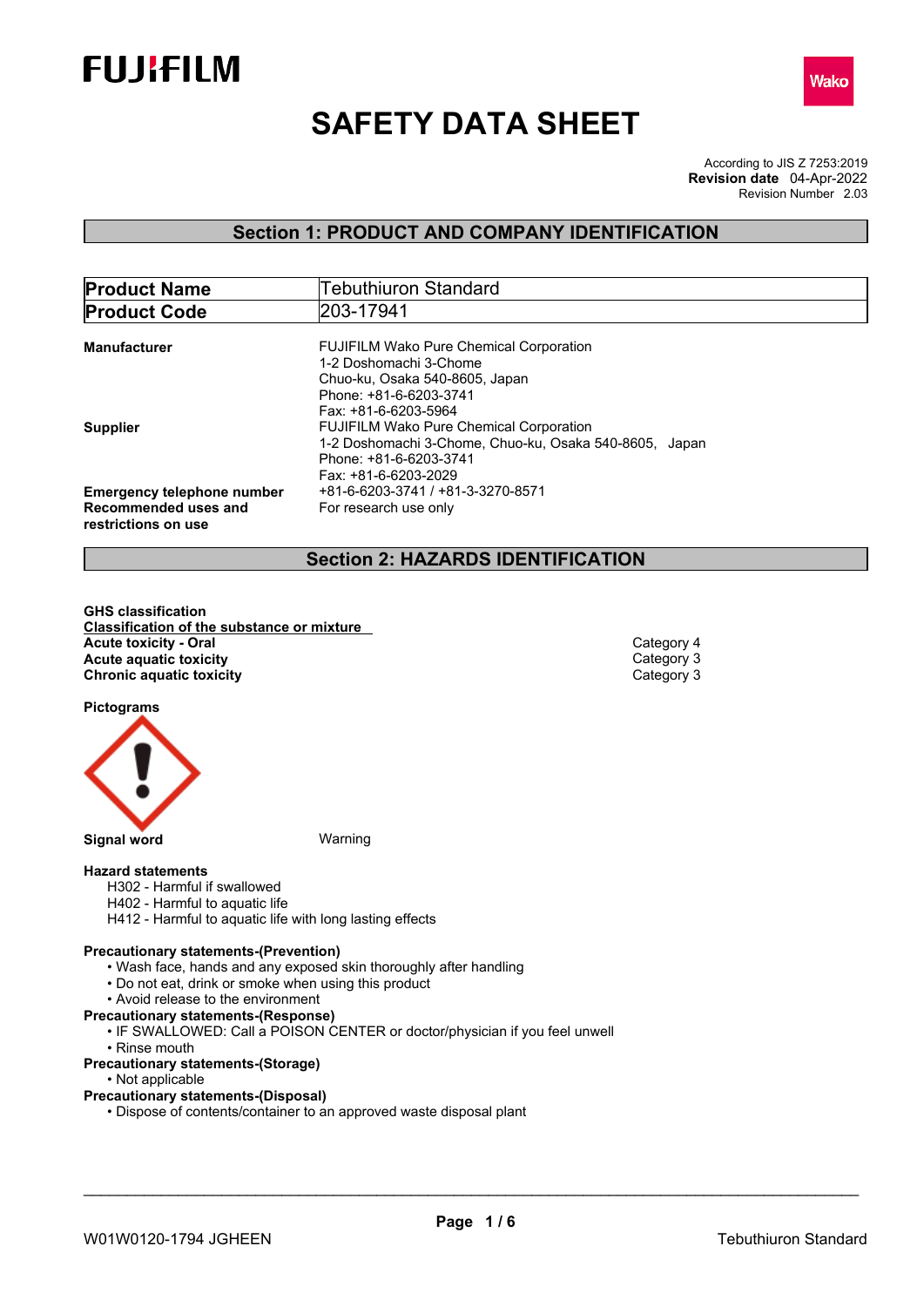#### **Others Other hazards** Not available

## **Section 3: COMPOSITION/INFORMATION ON INGREDIENTS**

**Single Substance or Mixture** Substance

#### **Formula** C9H16N4OS

| <b>Chemical Name</b>         | Weight-% | <b>Molecular weight</b> | <b>ENCS</b>                            | <b>ISHL No.</b> | <b>CAS RN</b>  |
|------------------------------|----------|-------------------------|----------------------------------------|-----------------|----------------|
| Tebuthiuron                  | 98.0     | 228.31                  | (5)-5242                               |                 | $34014 - 18 -$ |
| Note on<br><b>ISHL</b><br>No | the ،    | : table                 | e means announced chemical substances. |                 |                |

**Impurities and/or Additives:** Not applicable

## **Section 4: FIRST AID MEASURES**

#### **Inhalation**

Remove to fresh air. If symptoms persist, call a physician.

Wash off immediately with soap and plenty of water. If symptoms persist, call a physician.

#### **Eye contact**

**Skin contact**

IF IN EYES: Rinse cautiously with water for several minutes. Remove contact lenses, if present and easy to do. Continue rinsing. Immediate medical attention is required.

#### **Ingestion**

Rinse mouth. Never give anything by mouth to an unconscious person. Call a physician or poison control center immediately. Do not induce vomiting without medical advice.

#### **Protection of first-aiders**

Use personal protective equipment as required.

## **Section 5: FIRE FIGHTING MEASURES**

#### **Suitable extinguishing media**

Water spray (fog), Carbon dioxide (CO2), Foam, Extinguishing powder, Sand

**Unsuitable extinguishing media**

No information available

### **Specific hazards arising from the chemical product**

Thermal decomposition can lead to release of irritating and toxic gases and vapors.

**Special extinguishing method**

#### No information available

#### **Special protective actions for**

#### **fire-fighters**

Use personal protective equipment as required.Firefighters should wear self-contained breathing apparatus and full firefighting turnout gear.

## **Section 6: ACCIDENTAL RELEASE MEASURES**

#### **Personal precautions, protective equipment and emergency procedures**

For indoor, provide adequate ventilation process until the end of working. Deny unnecessary entry other than the people involved by, for example, using a rope. While working, wear appropriate protective equipments to avoid adhering it on skin, or inhaling the gas. Work from windward, and retract the people downwind.

#### **Environmental precautions**

To be careful not discharged to the environment without being properly handled waste water contaminated.

**Methods and materials for contaminent and methods and materials for cleaning up**

## Sweep up and gather scattered particles, and collect it in an empty airtight container.

## **Recoverly, neutralization**

No information available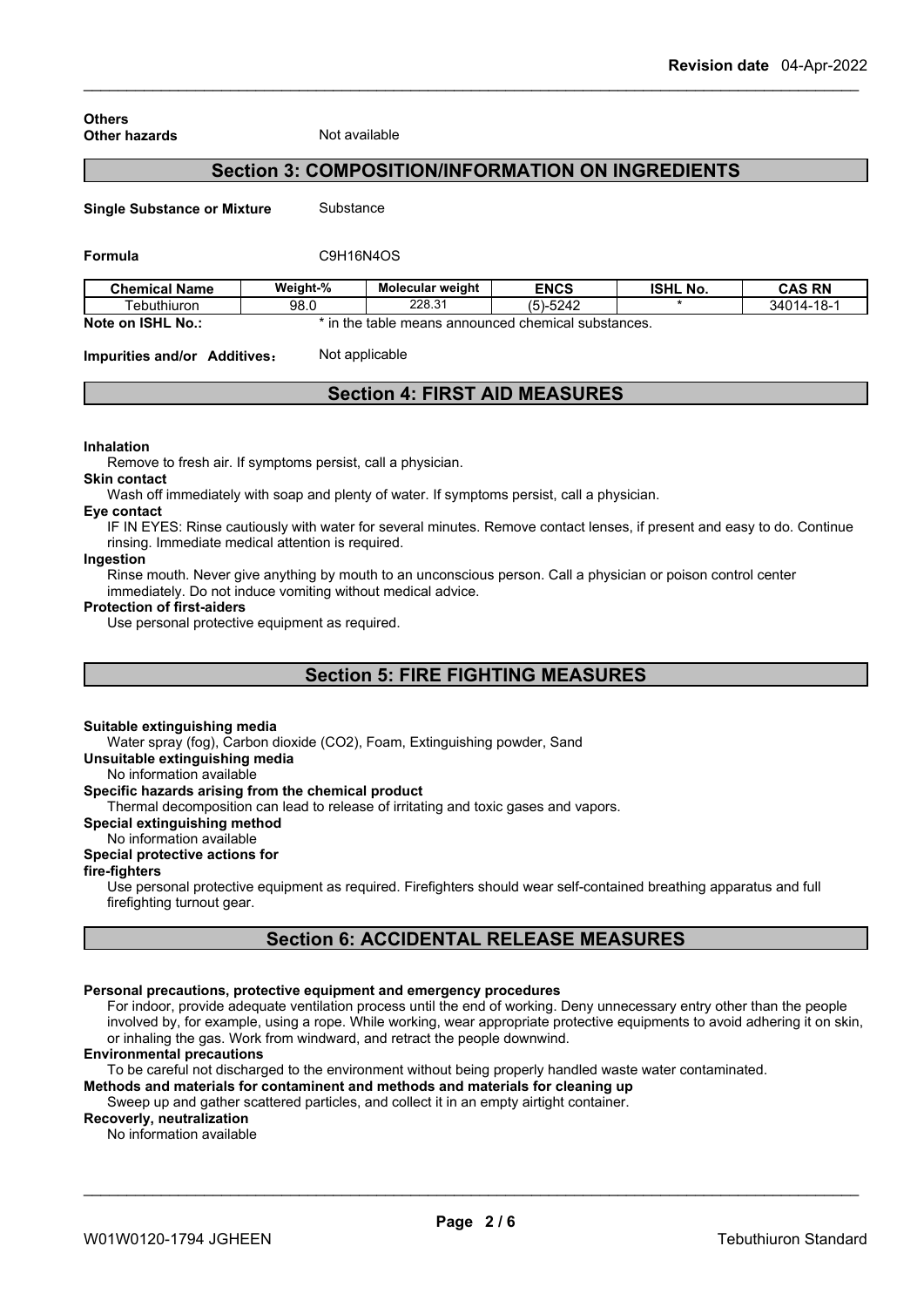#### **Secondary disaster prevention measures**

Clean contaminated objects and areas thoroughly observing environmental regulations.

## **Section 7: HANDLING AND STORAGE**

#### **Handling**

#### **Technical measures**

Avoid contact with strong oxidizing agents. Use with local exhaust ventilation.

#### **Precautions**

Do not rough handling containers, such as upsetting, falling, giving a shock, and dragging Prevent leakage, overflow, and scattering. Not to generate steam and dust in vain. Seal the container after use. After handling, wash hands and face, and then gargle In places other than those specified, should not be smoking or eating and drinking Should not be brought contaminated protective equipment and gloves to rest stops Deny unnecessary entry of non-emergency personnel to the handling area

#### **Safety handling precautions**

Avoid contact with skin, eyes or clothing. Use personal protective equipment as required.

#### **Storage**

#### **Safe storage conditions**

**Safe packaging material** Glass

**Storage conditions** Keep container protect from light tightly closed. Store in a cool (2-10 °C) place. **Incompatible substances** Strong oxidizing agents

## **Section 8: EXPOSURE CONTROLS/PERSONAL PROTECTION**

#### **Engineering controls**

In case of indoor workplace, seal the source or use a local exhaust system. Provide the safety shower facility, and handand eye-wash facility. And display their position clearly.

**Exposure limits** This product, as supplied, does not contain any hazardous materials with occupational exposure limits established by the region specific regulatory bodies.

## **Personal protective equipment**<br>**Respiratory protection** Dust mask **Respiratory** protection **Hand protection** Protection gloves **Skin and body protection** Long-sleeved work clothes

**Eye protection** protective eyeglasses or chemical safety goggles

#### **General hygiene considerations**

Handle in accordance with good industrial hygiene and safety practice.

## **Section 9: PHYSICAL AND CHEMICAL PROPERTIES**

#### **Form Color** white **Color** white **Color** white **Color** white **Color** white **Color Color Color Color Color Color Color Color Color Color Color Color Color Color Color Color Color Color Color Appearance** crystals - powder **Odor Odor** no data available **no data available no data available no data available no data available Melting point/freezing point**<br>**Boiling point, initial boiling point and boiling range** and conta available **Boiling point, initial boiling point and boiling range Flammability** no data available<br> **Fixaporation rate:** The contract of the contract of the contract of the contract of the contract of the contract of the contract of the contract of the contract of the contract of the con **Evaporation** rate: **Flammability (solid, gas):** no data available **Upper/lower flammability or explosive limits Upper: no data available Lower:** no data available **Flash point point** *point point point point point point point point point point point point point point point point point point point point* **Auto-ignition temperature:**<br> **Decomposition temperature:** National Communication of the product of the product of the product of the product of the product of the product of the product of the product of the product of th **Decomposition temperature: pH** no data available **Viscosity (coefficient of viscosity)** no data available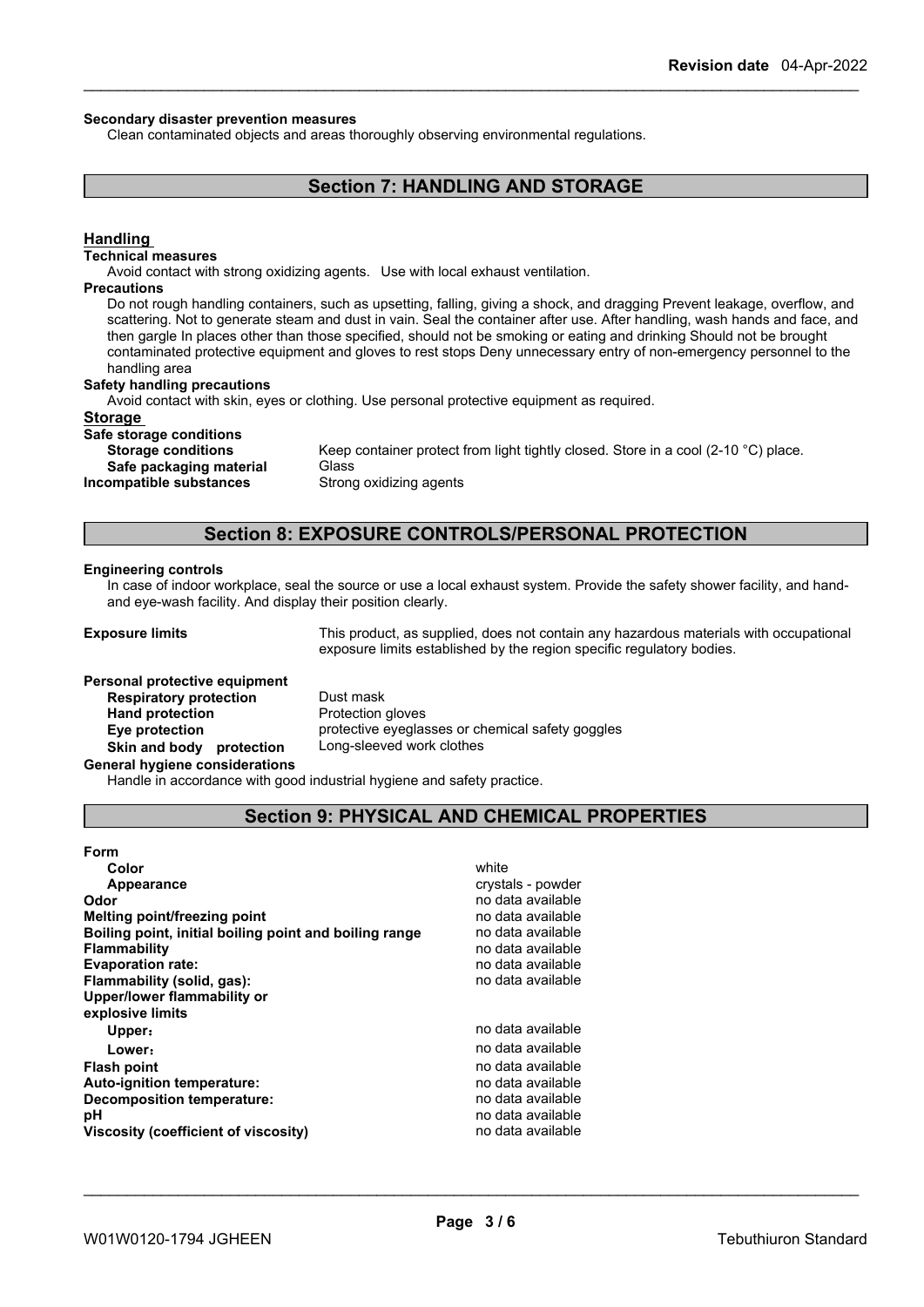**Dynamic viscosity**<br> **Solubilities**<br> **Solubilities**<br> **Solubilities** 

**n-Octanol/water partition coefficient:(log Pow)** no data available **Vapour pressure** no data available<br> **Specific Gravity / Relative density property** the no data available **Specific Gravity / Relative density and the control of the Vapour density Vapour density v Vapour density Vapour density**<br> **Particle characteristics**<br> **Particle characteristics**<br> **Particle characteristics Particle characteristics** 

Ethanol : soluble . acetone : slightly freely soluble . water : slightly soluble .<br>no data available

## **Section 10: STABILITY AND REACTIVITY**

#### **Stability**

**Reactivity Reactivity Reactivity no data available Chemical stability no data available** May be altered by light. **Hazardous reactions** None under normal processing **Conditions to avoid** Extremes of temperature and direct sunlight **Incompatible materials** Strong oxidizing agents **Hazardous decomposition products** Carbon monooxide (CO), Carbon dioxide (CO2), Nitrogen oxides (NOx), Sulfur oxides (SOx)

## **Section 11: TOXICOLOGICAL INFORMATION**

#### **Acute toxicity**

| <b>Chemical Name</b> | <b>Oral LD50</b>      | <b>Dermal LD50</b> | <b>LC50</b><br><b>Inhalation</b> |
|----------------------|-----------------------|--------------------|----------------------------------|
| ⊺ebuthiuron          | (Rat)<br>ma/ka<br>644 | (Rat<br>5 ma/ka    | (Rat)<br>3696<br>, ma/m·         |

| no data available |
|-------------------|
| no data available |
| no data available |
| no data available |
| no data available |
| no data available |
| no data available |
| no data available |
| no data available |
|                   |

## **Section 12: ECOLOGICAL INFORMATION**

**Ecotoxicity** No information available

**Other data** no data available

**Persistence and degradability** No information available<br>**Bioaccumulative potential** No information available **Bioaccumulative potential Mobility** in soil **Mobility in** No information available **Hazard to the ozone layer** No information available **Mobility**

## **Section 13: DISPOSAL CONSIDERATIONS**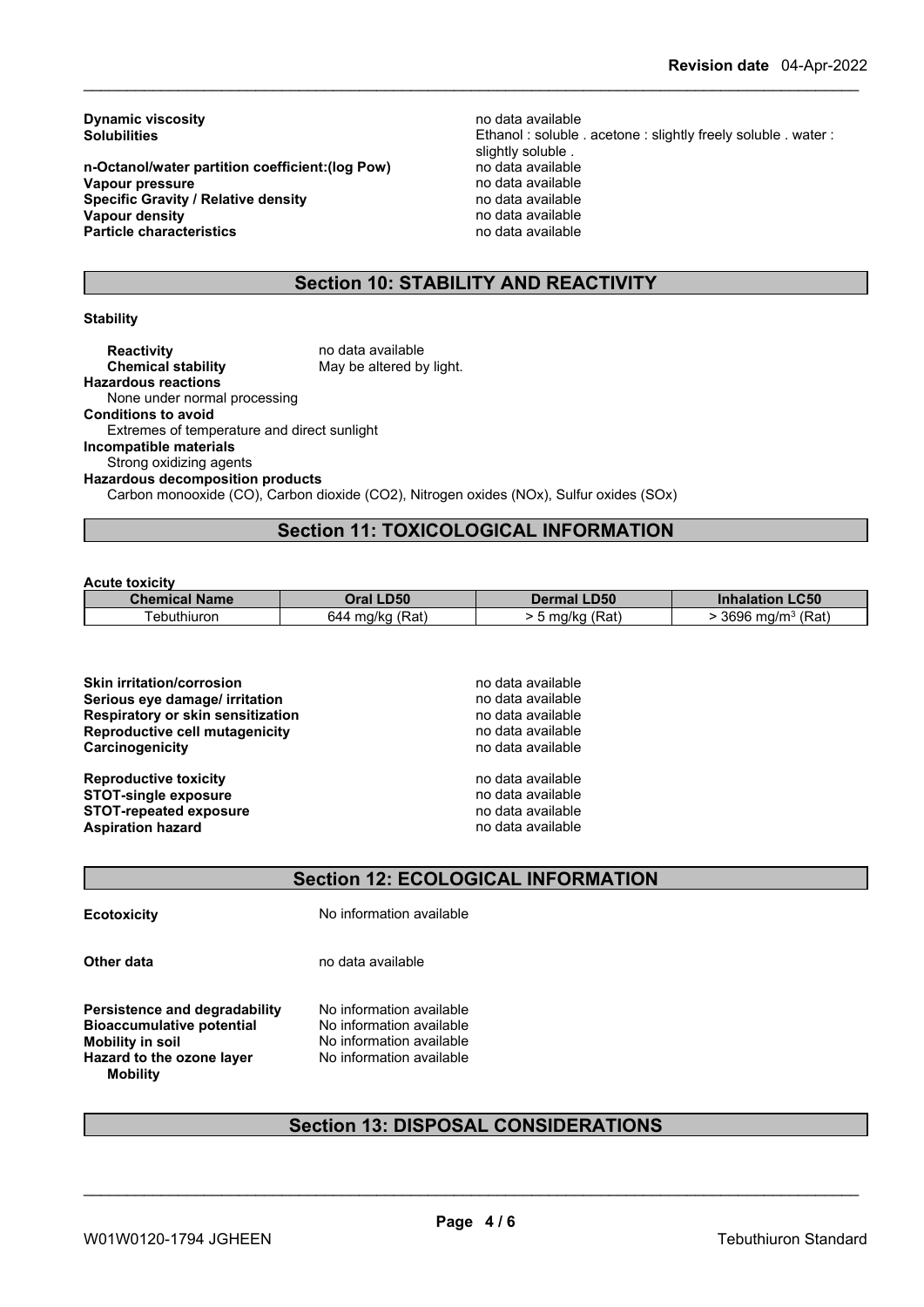#### **Waste from residues**

Disposal should be in accordance with applicable regional, national and local laws and regulations. **Contaminated container and contaminated packaging**

## Disposal should be in accordance with applicable regional, national and local laws and regulations.

**Section 14: TRANSPORT INFORMATION**

| <b>ADR/RID</b><br>UN number<br>Proper shipping name:<br><b>UN classfication</b><br><b>Subsidiary hazard class</b><br>Packing group<br><b>Marine pollutant</b> | Not regulated<br>Not applicable |
|---------------------------------------------------------------------------------------------------------------------------------------------------------------|---------------------------------|
|                                                                                                                                                               |                                 |
| <b>IMDG</b>                                                                                                                                                   | Not regulated                   |
| <b>UN number</b>                                                                                                                                              |                                 |
| Proper shipping name:<br>UN classfication                                                                                                                     |                                 |
| <b>Subsidiary hazard class</b>                                                                                                                                |                                 |
| <b>Packing group</b>                                                                                                                                          |                                 |
| <b>Marine pollutant (Sea)</b>                                                                                                                                 | Not applicable                  |
| Transport in bulk according to No information available                                                                                                       |                                 |
| Annex II of MARPOL 73/78 and<br>the IBC Code                                                                                                                  |                                 |
| <b>IATA</b>                                                                                                                                                   | Not regulated                   |
| <b>UN number</b>                                                                                                                                              |                                 |
| Proper shipping name:                                                                                                                                         |                                 |
| <b>UN classfication</b>                                                                                                                                       |                                 |
| <b>Subsidiary hazard class</b>                                                                                                                                |                                 |
| <b>Packing group</b><br><b>Environmentally Hazardous</b><br><b>Substance</b>                                                                                  | Not applicable                  |

|  | <b>Section 15: REGULATORY INFORMATION</b> |  |
|--|-------------------------------------------|--|
|--|-------------------------------------------|--|

| International Inventories                            |                |
|------------------------------------------------------|----------------|
| <b>EINECS/ELINCS</b>                                 |                |
| TSCA                                                 |                |
|                                                      |                |
| Japanese regulations                                 |                |
| <b>Fire Service Act</b>                              | Not applicable |
| <b>Poisonous and Deleterious</b>                     | Not applicable |
| <b>Substances Control Law</b>                        |                |
| Industrial Safety and Health Act Not applicable      |                |
| Act on the Evaluation of                             | Not applicable |
| <b>Chemical Substances and</b>                       |                |
| <b>Regulation of Their</b>                           |                |
| <b>Manufacture, etc</b>                              |                |
| <b>Regulations for the carriage</b>                  | Not applicable |
| and storage of dangerous                             |                |
| goods in ship                                        |                |
| <b>Civil Aeronautics Law</b>                         | Not applicable |
| <b>Pollutant Release and Transfer Not applicable</b> |                |
| <b>Register Law</b>                                  |                |
| $(-2023.3.31)$                                       |                |
| <b>Pollutant Release and Transfer</b>                | Class 1        |
| <b>Register Law</b><br>(2023/4/1)                    |                |
| Class 1 - No.                                        | 715            |
| <b>Export Trade Control Order</b>                    | Not applicable |
|                                                      |                |